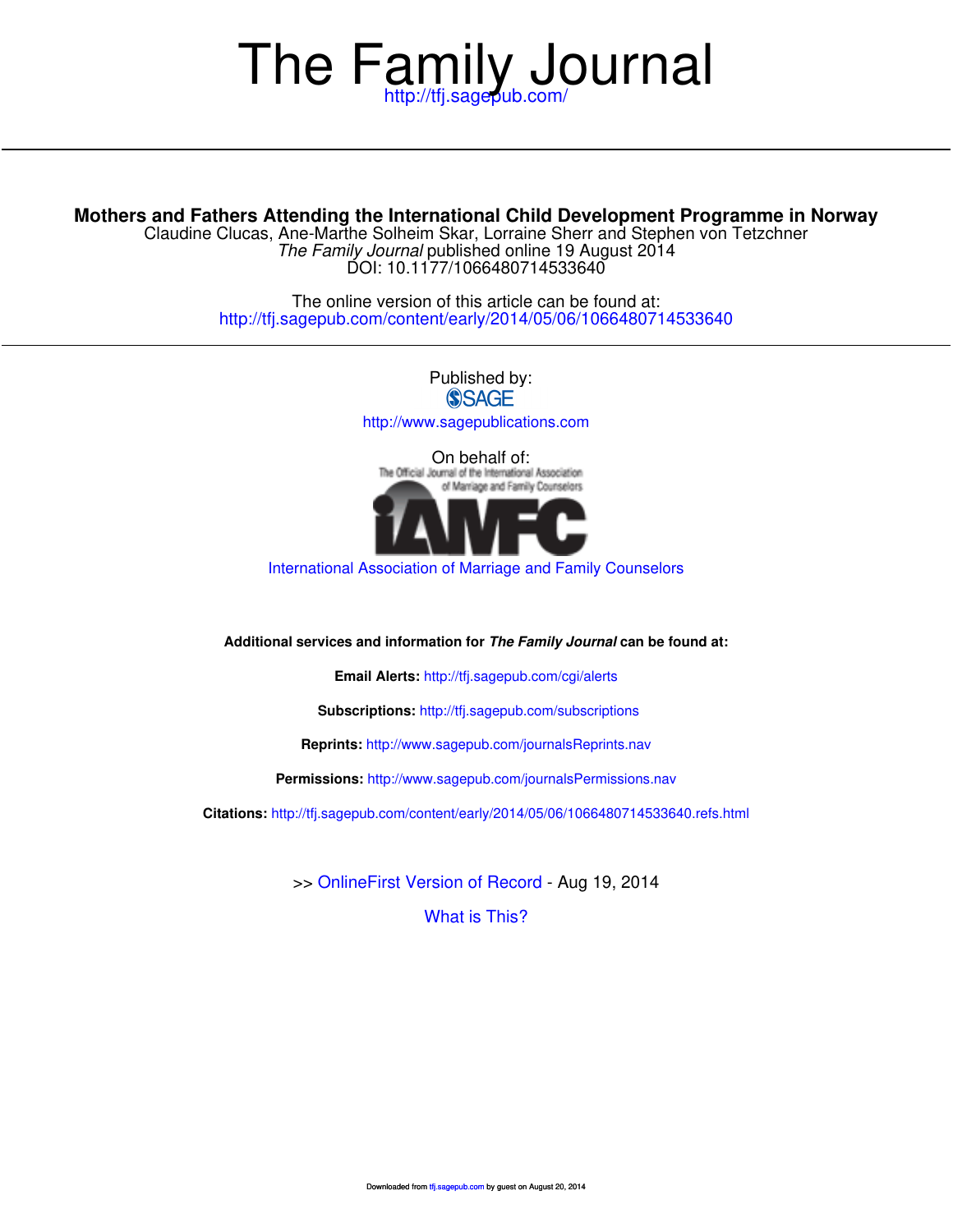# Mothers and Fathers Attending the International Child Development Programme in Norway

The Family Journal: Counseling and Therapy for Couples and Families 1-10 © The Author(s) 2014 Reprints and permission: [sagepub.com/journalsPermissions.nav](http://www.sagepub.com/journalsPermissions.nav) DOI: 10.1177/1066480714533640 [tfj.sagepub.com](http://tfj.sagepub.com)



Claudine Clucas<sup>1,2</sup>, Ane-Marthe Solheim Skar<sup>3</sup>, Lorraine Sherr $^{\mathsf{l}}$ , and Stephen von Tetzchner $^3$ 

#### Abstract

Fathers are understudied in parent training studies. This study investigates whether mothers and fathers benefit equally from participating in the International Child Development Programme (ICDP) implemented as a community-wide program in Norway in their parenting behavior, perceived child difficulties, and their psychosocial health. The questionnaire study used a pre–post design comparing 105 mothers and 36 fathers who attended a regular ICDP course. Results showed that the mothers and fathers differed on parenting behaviors prior to the course but showed similar changes, including on emotional and regulative aspects of parenting and autonomy supportive behaviors. However, only the mothers perceived a decrease in their child's difficulties after the course, while the fathers showed a greater increase in behaviors assumed to support the child's meaning making and in self-efficacy and a greater decrease in anxiety after the course. ICDP courses appear to be a useful tool for supporting both mothers and fathers in their parenting role.

#### Keywords

fathers, mothers, parenting, psychosocial well-being, ICDP

Although fathers have traditionally spent less time parenting their children compared to mothers, they now undertake an increasing range of child care tasks (Gregory & Milner, 2008; Hook & Wolfe, 2011), with changing employment patterns and social attitudes (Gerson, 2002; Milkie, Mattingly, Nomaguchi, Bianchi, & Robinson, 2004). In Norway, there has been a notable change in the responsibilities of mothers and fathers of preschool children, with a threefold increase in fathers' time commitment on household chores and caregiving between 1980 and 2010. Correspondingly, women spent less time on chores and more on employment (Kitterød, 2012). The equalization of caring responsibilities is supported by Norwegian family policy (Lappegard, 2008) and generous paternity leave of 12 weeks which 64.6% of Norwegian fathers took in 2010 (Bringedal & Lappegård, 2012; Statistics Norway, 2013).

Fathers' involvement in parenting may contribute to better social competence, cognition and language, psychological adjustment, emotional regulation and peer relationships, and fewer conduct problems in children (e.g., Amato & Rivera, 1999; Cabrera, Shannon, & Tamis-LeMonda, 2007; Parke et al., 2002). A review of more than 100 studies found that loving and nurturing parenting from both mothers and fathers was important for child happiness, well-being, and social and academic success (Rohner & Venziano, 2001). These positive effects may be partly due to the presence of two committed

parents rather than the gender of the parent (Biblarz & Stacey, 2010).

Research has documented differences in parenting styles between mothers and fathers. Mothers are more involved with their children than fathers, regardless of child age (Pleck & Masciadrelli, 2004), and parenting studies have found that mothers generally score higher on parenting measures than fathers do, display more affection and warmth, and engage in more rule setting and supervision (Biblarz & Stacey, 2010). These qualities may be present in fathers but less likely to be expressed when mothers are around (Biblarz & Stacey, 2010). Gender differences in parenting may vary according to the child's gender (Cabrera, Tamis-LeMonda, Bradley, Hofferth, & Lamb, 2000; Lamb, 2000; Nettle, 2008), although not consistently (Marsiglio, 1991). This has been shown with discipline

#### Corresponding Author:

Claudine Clucas, Department of Psychology, University of Chester, Chester CH1 4BJ, United Kingdom. Email: c.clucas@chester.ac.uk

<sup>&</sup>lt;sup>1</sup> Research Department of Infection and Population Health, University College London, London, United Kingdom

 $^2$  Department of Psychology, University of Chester, Chester, United Kingdom  $^3$  Department of Psychology, University of Oslo, Oslo, Norway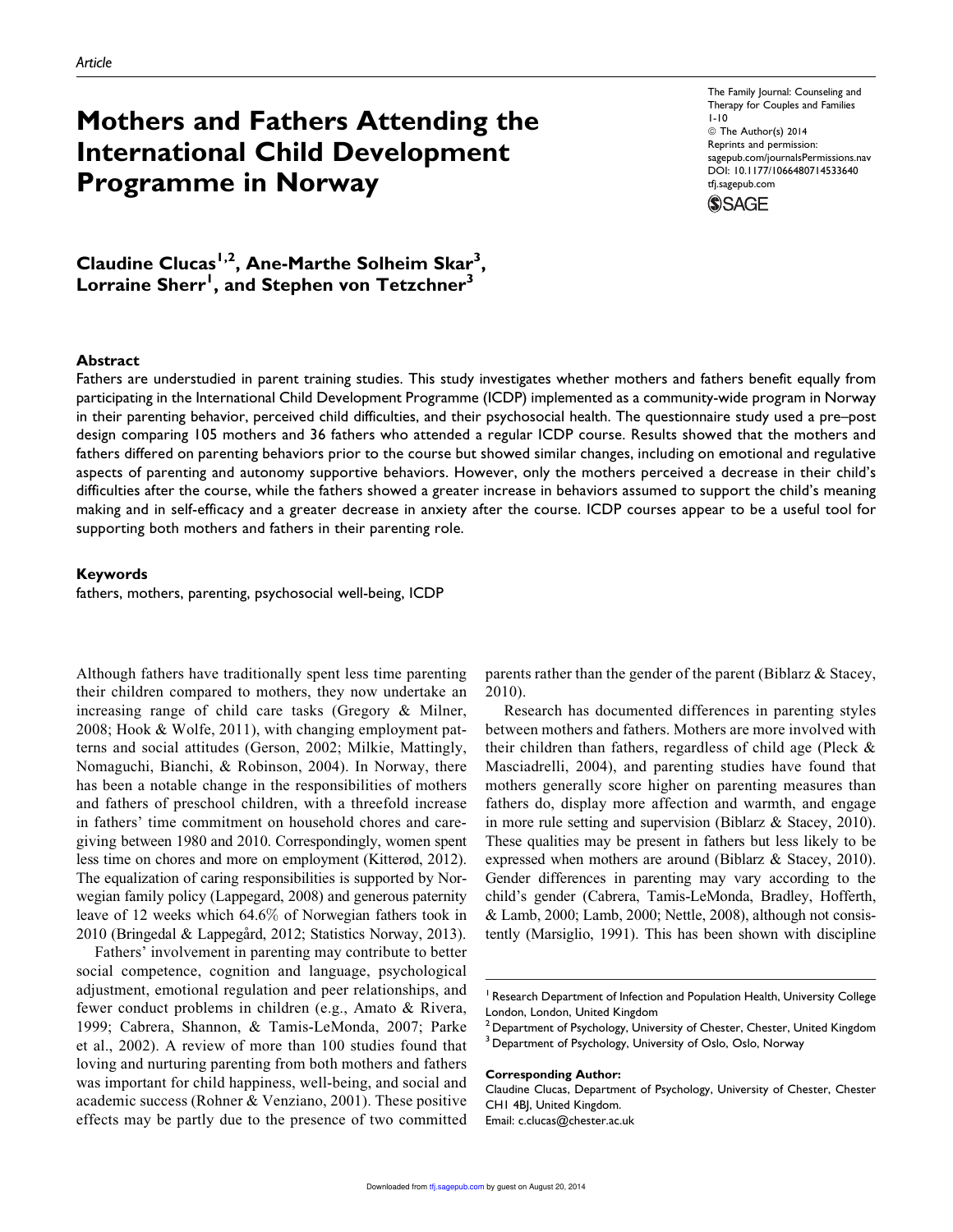(Starrels, 1994) and prediction of externalizing and internalizing behaviors (Browne, Odueyungbo, Thabane, Byrne, & Smart, 2010).

Despite the need to study and promote positive parenting in fathers and mothers, fathers tend to be underrepresented in parent training studies (Fabiano et al., 2012). A review of behavioral training for parents with children having attention-deficit/hyperactivity disorder (ADHD) found that only 13% of the studies included father information (Fabiano, 2007). Similarly, a review of group-based parent training programs found only 4 of 48 studies reporting on fathers' changes in psychosocial functioning (Barlow, Smailagic, Huband, Roloff, & Bennett, 2012) and none reported on depressive symptoms, confidence, or partner satisfaction in the fathers. Fathers are thus less likely to be studied and even when included their results fade into the female majority.

Most research on the effect of parenting programs on fathers is conducted with parents or children with special challenges such as ADHD or conduct difficulties rather than broader populations (Long, 2007). These studies have shown beneficial effects of behavioral parent training for fathers on increasing praise and reducing negative father verbalizations, over reactive and lax discipline behaviors, and child behavior problem intensity, hyperactivity, and aggression (Danforth, Harvey, Ulaszek, & McKee, 2006; Fabiano et al., 2012), although meta-analyses of such parenting programs have found a larger effect on mothers than on fathers (Fletcher, Freeman, & Matthey, 2011; Lundahl, Tollefson, Risser, & Lovejoy, 2008).

The International Child Development Programme (ICDP) is a psychosocial early intervention program developed by Professor Karsten Hundeide and Henning Rye (University of Oslo) with international colleagues in the 1980s. Hundeide formulated the ICDP manual in the early 1990s with an updated version published in 2010 (Hundeide, 2010). The program content is based on developmental and humanistic psychology and extensive field experience (Hundeide & Rye, 2010). The ICDP is formulated as three emotional, comprehension, and regulative "dialogues" for good caregiver–child interaction and eight guidelines illustrating these dialogues (Hundeide, 2001). The program aims to improve parenting practices and thereby child development and well-being by supporting sensitive adult adjustment and empathy. The approach is facilitative and thought to be culturally sensitive by identifying and reactivating local practices rather than imposing practices from outside. It is used in more than 30 countries in collaboration with organizations such as *Save the Children*, *Unicef*, *Care*, and *World Health Organization*.

The ICDP focuses on strengthening emotional interaction and regulation, areas where fathers have been shown to score lower than mothers (Biblarz & Stacey, 2010) using a noninstructive approach that might contribute to increasing the effectiveness of the program on fathers compared to other programs. In Norway, ICDP courses are implemented nationwide and provided as a preventive measure to mothers and fathers in the general population by the Ministry of Children, Equality, and Social Inclusion (Program for foreldrerettleiing, 2014).

One recent study reported improved parental attitudes and child rearing skills after ICDP in a community-wide sample of caregivers in Norway (Sherr, Skar, Clucas, von Tetzchner, & Hundeide, 2013). Another study reported more positive child regulation, fewer child conduct problems, and better adjustment in children in a community-wide sample of caregivers who had attended ICDP meetings compared to a sociogeographicalmatched comparison group in Mozambique (Skar, Sherr, Clucas, & von Tetzchner, 2014). Several nonpublished and generally smaller scale and/or less rigorous (often internal) evaluations of the ICDP have also been carried out in other countries such as Sweden, Denmark, Angola, and Colombia, offering some additional support for the effectiveness of ICDP in different cultures (ICDP, 2014). However, no study has investigated the effects of the program for fathers separately. The present study investigates whether mothers and fathers show similar changes in parenting behavior and self-reported mental health after attending a generally implemented ICDP course in Norway and the possible differences related to sons and daughters.

#### Method

#### *Participant Recruitment and Design*

The study used a pre–post, between-subject group design with mothers ( $N = 105$ ) and fathers ( $N = 36$ ) completing questionnaires before and after the ICDP course. A total of 69 regular ICDP groups were approached during the data collection period (October 2008–March 2010). The ICDP groups were run at kindergartens and child health centers and recruited through open billboard information, staff advertisement, or invitation. At the first meeting, the parents were informed about the evaluation project and signed consent was obtained from 269 parents; 64 fathers (64.6% of participating fathers present at the first meeting) and 202 mothers (58% of participating mothers present at the first meeting), whereas 3 did not indicate their gender. In all, 36 fathers and 105 mothers returned a second questionnaire after the course (52.4%) with 1 reminder. Courses were usually attended by the mother or father rather than both parents.

#### *Procedure*

The study was approved by the Regional Committee for Medical and Health Research Ethics and the Norwegian Social Science Data Services. The parents completed the first questionnaire during their first meeting and the second questionnaire during the last group meeting or returned it by mail.

#### *ICDP*

Mothers and fathers with children of all ages can participate in ICDP courses. ICDP courses are implemented in a group format including group discussions, caregiver assignments, and report back. Trained facilitators with standardized ICDP training (Hundeide, 2001) guide and support the process (see [www.icdp.](http://www.icdp.info) [info](http://www.icdp.info) for details). A filter down approach is used where qualified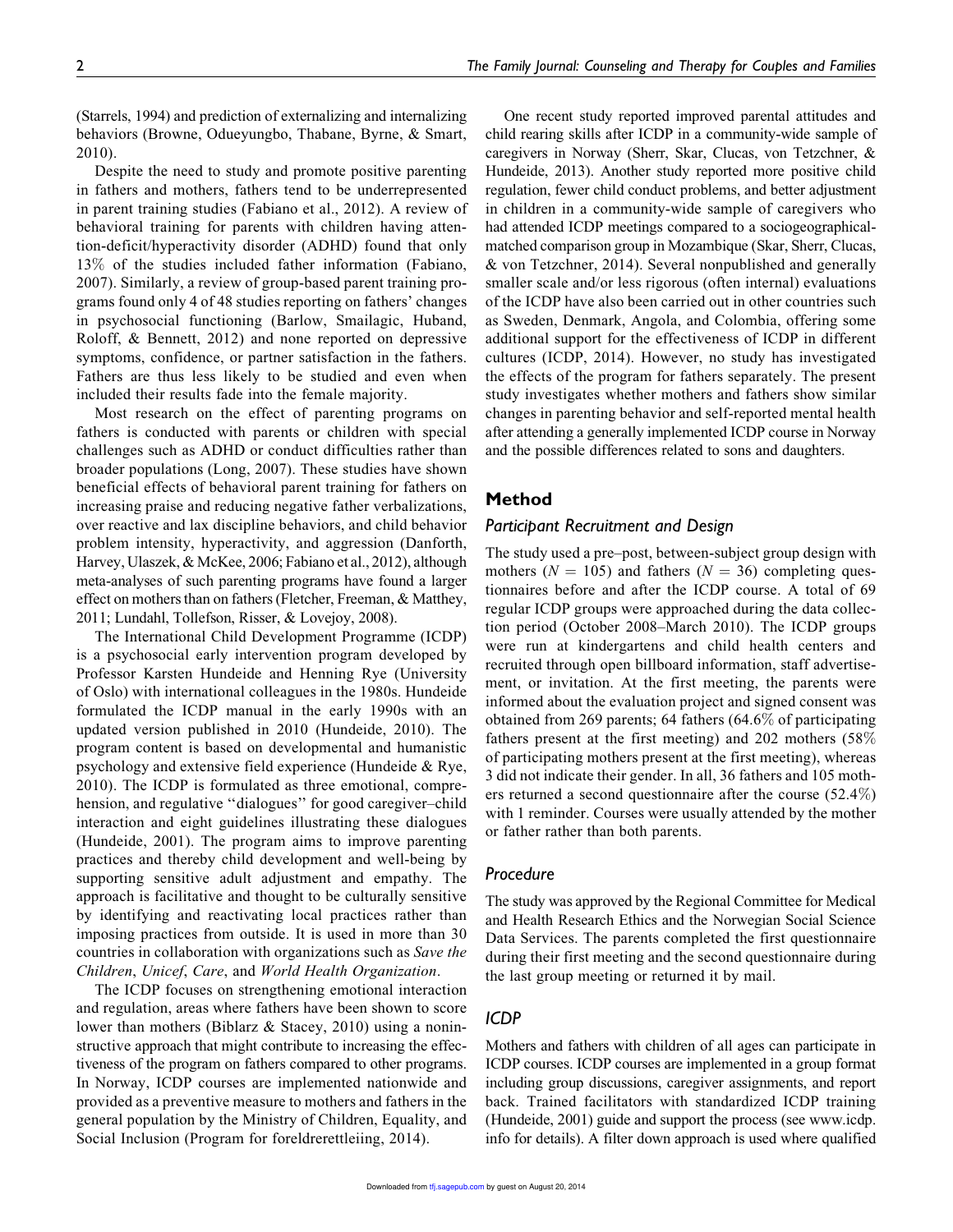trainers train new facilitators, often staff working in kindergartens and child health centers (Hundeide, 2001). Groups usually consist of 5–10 caregivers attending eight 2-hr meetings, each dedicated to a guideline for interaction illustrating one of the three interaction dialogues.

#### *Materials*

The questionnaire consisted of demographic questions about gender, civil status, age, place of birth, education and employment of the parents, number of people in the home, number of children, age and gender of the focus child (the child closest in age to four), standardized scales as well as nonstandardized items about the caregiver's relationship with the focus child and the family:

*Activities with the child.* The Parent–Child Activity Scale (Bigner, 1977) consists of 25 items scored on a Likert-type scale from 1 (*never*) to 5 (*always*). The summed score could range from 25 to 125 ( $\alpha = .87$ ).

*Discipline.* Seven items on positive discipline were created (e.g., "praised my child for making a good choice," "explained a better alternative behavior'') based on Conflict Tactics Scales (Straus, Hamby, Finkelhor, Moore, & Runyan, 1998), with the caregiver indicating how frequently she or he engaged in the behaviors  $(0, 1-2, 3-10, 0)$  or more than 10 times). The positive discipline items all loaded on one factor in a principle component analysis (PCA;  $\alpha = .77$ ) and were therefore accepted as representing a scale with a summed score ranging from 0 to 105, created by adding midpoints for the response categories.

*Hours spent with the child.* Participants indicated how many hours the mother and the father spent with the child on a typical weekday.

*Commotion in the household.* The Household Chaos Scale (Matheny, Wachs, Ludwig, & Phillips, 1995) consists of 15 items scored true or false. The summed score can range from 0 to 15 ( $\alpha = .75$ ). A higher score represents a more chaotic, disorganized, and hurried household.

*Parenting strategy.* Five items were created to measure caregivers' parenting strategy with a focus on the comprehension dialogue component of the ICDP (e.g., ''expanding the child' experiences by giving explanations and telling stories'') and scored 1 (*strongly disagree*) to 6 (*strongly agree*). A parenting strategy scale was created based on these items, as they loaded moderately to strongly (loadings  $\geq$  0.5) on one factor in a PCA and had good interitem consistency ( $\alpha = .70$ ). The summed score could range from 5 to 30. Negatively phrased items were reverse coded such that a higher score was always better.

*Engagement with the child.* Ten bipolar items were created to measure key parenting aspects linked to the ICDP dialogues for interaction and particularly the emotional dialogue, scored in counterbalanced order from 1 to 7. An ''engagement scale'' was created with 8 of the items (items good–bad, sensitive–insensitive, loving–unloving, kind–aggressive, adjusting–directing, talkative– nontalkative, rewarding–punitive, engaged–unengaged), which loaded on one factor in a PCA ( $\alpha = .85$ ). A lower score on the scale represented greater emotional and interactive engagement.

*Child management.* Twenty-two items scored on a Likert-type scale from 1 (*agree completely*) to 5 (*completely disagree*) were created to measure parents' perceived ability to manage their child with a focus on the emotional, comprehension, and regulative dialogue in the ICDP and support of the child' independence and autonomy (e.g., ''I do not show much love to my child'' [reverse coded], ''I set limits for my child when s/he behaves badly,'' and ''I trust my ability to take good care of my child''). The 22 items all loaded on one factor in a PCA ( $\alpha = .88$ ). The items were therefore accepted as representing a scale and a mean score was created, which could range from 1 to 5. A lower score represented more positive child management behaviors and greater perceived ability to manage their child.

*Happiness with partner.* A Visual Analogue Scale (VAS) scored from 0 (*extremely unhappy*) to 6 (*perfectly happy*) taken from the Dyadic Adjustment Scale (Spanier, 1976).

*Child strengths and difficulties.* The Strength and Difficulties Questionnaire (SDQ, Goodman, 1999) is a brief behavioral screening questionnaire about the child with five subscales (Emotional Symptoms, Conduct Problems, Hyperactivity, Peer Problems, and Prosocial) and an impact supplement assessing whether the respondent thinks the child has a problem and, if so, assesses chronicity, distress, social impairment, and burden to others. Three scores were generated: total difficulties score ranging from 0 to 40 (the sum of items from the first four subscales,  $\alpha = .73$ ), a prosocial score ranging from 0 to 10 (the sum of items from the prosocial subscale,  $\alpha = .72$ ), and an impact score ranging from 0 to 10 (derived from questions on overall distress and social impairment from the impact supplement).

*Health and quality of life.* Two SF-36 VAS were used (Ware, Snow, Kosinski, & Gandek, 1993) and scored 0 on the extreme left and 100 on the extreme right.

*Loneliness.* The UCLA Loneliness Scale (Russell, 1996) consists of 7 items scored from 1 (*hardly ever/ever*) to 3 (*often*). The summed score can range from 7 to 21 ( $\alpha = .76$ ).

*Life satisfaction.* The Satisfaction with Life Scale (Diener, Emmons, Larsen, & Griffin, 1985) with 5 statements scored from 1 (*disagree completely*) to 7 (*strongly agree*). The summed score can range from 5 to 35 ( $\alpha = .87$ ).

*Self-esteem.* The 10-item Rosenberg (1965) Self-esteem Scale allowed for a summed score with a range from 0 to 30 ( $\alpha = .83$ ).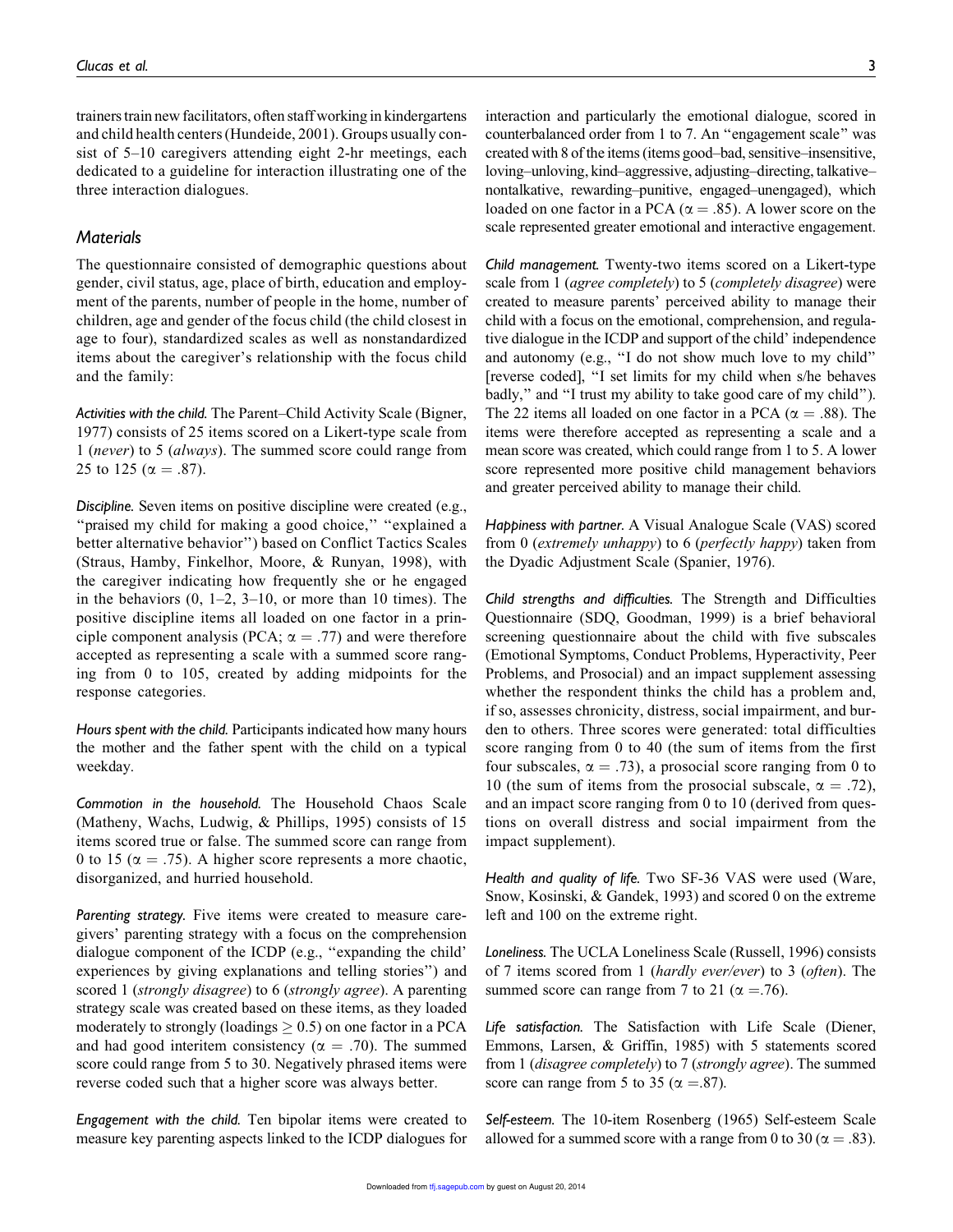*Self-efficacy.* The Generalized Self-Efficacy Scale (Schwarzer & Jerusalem, 1995) consists of 10 items scored from 1 (*not at all true*) to 4 (*exactly true*). The summed score can range from 10 to 40 ( $\alpha = .87$ ).

*Trait emotions.* The Basic Emotion Trait Test (Vittersø, Dyrdal, & Røysamb, 2005) contains 15 items, covering five basic emotions (Pleasure, Explore, Anger, Fear, and Sadness). Each item is scored from 1 (*never*) to 7 (*all the time*). Only the Anger subscale had acceptable interitem reliability ( $\alpha = .75$ ) in our sample and is reported.

*Anxiety and depression.* The Hospital Anxiety and Depression Scale (Zigmond & Snaith, 1983) consists of 7 anxiety and 7 depression items, scored from 0 (*not at all*) to 3 *(very often, most of the time, definitely, very much*). Summed scores for anxiety ( $\alpha = .81$ ) and depression ( $\alpha = .66$ ) were created, each from 0 to 21.

#### *Statistical Analyses*

Chi-square tests and *t*-tests were used to compare mothers and fathers on demographic variables before the course and to compare the parents who completed both questionnaires with parents who completed only the first one.

*t*-Tests were used to compare the scores of mothers and fathers before and after the course as well as scores from before to after the course in each group. A 2 (parent gender: mother/ father)  $\times$  2 (time: before/after) mixed analysis of variance (ANOVA) with repeated measures on time of measurement was used to investigate interaction effects of time and group that may indicate different change patterns in fathers and mothers.

Additional analyses using multiple linear regression or twolevel random intercept regression models with repeated measures nested within parents were used to adjust for confounding variables when these were related to the outcome. These analyses were done to explore whether the differences in scores or change in scores between the mothers and fathers were due to the gender of the parent or to other differences between the groups (parent age, child age, number of people in the home). Multilevel regression models can usefully analyze repeated measures data and adjust for continuous predictors without relying on some of the more restrictive analysis of covariance assumptions (Kwok et al., 2008). Additional exploratory analyses were also conducted to examine whether differential effects of the intervention on parent and child outcomes for mothers and fathers varied according to the gender of the child. For these analyses, child gender (girl/ boy) was entered in the 2 (parent gender: mother/father)  $\times$  2 (time: before/after) mixed ANOVA to uncover any three-way interactions between parent gender, child gender, and time.

#### Results

#### *Description of Participants*

Only participants who completed both questionnaires are included in the analyses. Among the 36 fathers, 69.4% had a Table 1. Characteristics of Fathers and Mothers Who Completed Questionnaires Before and After the ICDP Course: Frequencies.

|                     | <b>Fathers</b><br>$(n = 36)$ |      |              | Mothers<br>$(n = 105)$ |          |           |
|---------------------|------------------------------|------|--------------|------------------------|----------|-----------|
|                     | n                            | ℅    | n            | ℅                      | $\chi^2$ | Þ         |
| Education           |                              |      |              |                        |          |           |
| No higher education | П                            | 30.6 | 47           | 44.8                   | 2.23     | .135      |
| Higher education    | 25                           | 69.4 | 58           | 55.2                   |          |           |
| Civil status        |                              |      |              |                        |          |           |
| Married/partner     | 29                           | 80.6 | 97           | 92.4                   | 2.65     | .104      |
| Separated/divorced/ | 6                            | 16.7 | 8            | 7.6                    |          |           |
| widow/single        |                              |      |              |                        |          |           |
| Missing             | ı                            | 2.8  | 0            | 0                      |          |           |
| Born in Norway      |                              |      |              |                        |          |           |
| Yes                 | 33                           | 91.7 | 95           | 90.5                   | .05      | 1.00      |
| No                  | 3                            | 8.3  | 10           | 9.5                    |          |           |
| Employment          |                              |      |              |                        |          |           |
| Full time           | 31                           | 86.1 | 47           | 44.8                   | 19.71    | $15,001+$ |
| Part time           | 2                            | 5.6  | 20           | 19.0                   |          |           |
| Other <sup>a</sup>  | $\mathbf{2}$                 | 5.6  | 36           | 34.3                   |          |           |
| Missing             | ı                            | 2.8  | $\mathbf{2}$ | 1.9                    |          |           |
| Gender focus child  |                              |      |              |                        |          |           |
| Male                | 16                           | 44.4 | 43           | 41.0                   | .32      | .570      |
| Female              | 15                           | 41.7 | 51           | 48.6                   |          |           |
| Missing             | 5                            | 13.9 | Н            | 10.5                   |          |           |

*Note*. þ Fisher's Exact test was used. ICDP, International Child Development Program.

<sup>a</sup>Most were in parental leave.

 $*_{p}$  < .05.

higher education, 91.7% were born in Norway, 80.6% were married or with a partner, 86.1% were in full-time employment, and 41.7% of the focus children were female with 44.4% being male (Table 1). The fathers were 38.41 years old (standard deviation  $[SD] = 6.15$ , range  $= 27–60$ ), had an average of 1.86 children  $(SD = .73, \text{ range} = 1-3)$ , and had 3.14 people in the home  $(SD = 1.26$ , range  $= 1-5$ ). The focus child had an average age of 5.13 years ( $SD = 3.93$ , range = .5–16). Among the 105 mothers, 55.2% had a higher education, 90.5% were born in Norway, 92.4% were married or with a partner, 44.8% were in full-time employment, and 48.6% of the focus children were female with 41% being male (Table 1). The mothers were 33.41 years old  $(SD = 5.71$ , range  $= 23-51$ ), had an average of 1.93 children  $(SD = .73$ , range  $= 1-3$ ), and had 3.66 people in the home  $(SD = 1.06$ , range  $= 1-5$ ). The focus child had an average age of 3.60 years  $(SD = 1.91$ , range  $= .5-10$ ).

Table 1 shows that the fathers were significantly more likely than the mothers to be employed full time  $(86.1\% \text{ vs. } 44.8\%).$ Fathers were also significantly older,  $t(1, 138) = 4.35$ ,  $p <$ .001, reported on an older focus child,  $t(1, 127) = 2.12$ ,  $p =$ .041, and had fewer people in the home,  $t(1, 136) = -2.08$ ,  $p = .039$ . The groups did not differ on place of birth, education, civil status, number of children, and gender of focus child.

There were few differences between participants who completed only the first and those who completed both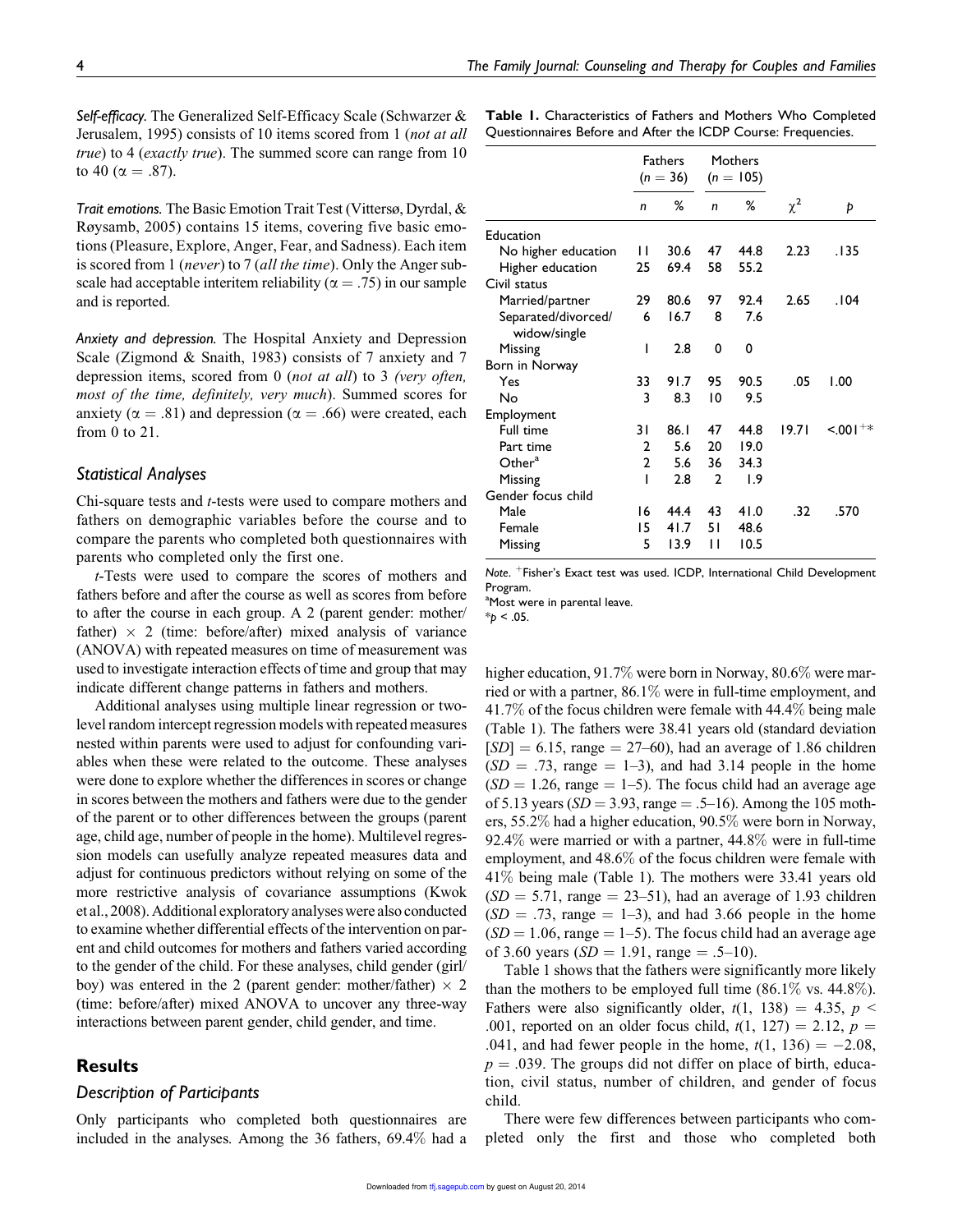| Variable                      | G  |       | <b>Before</b> |         |            |             |      |       | After |         |                        |           |     |
|-------------------------------|----|-------|---------------|---------|------------|-------------|------|-------|-------|---------|------------------------|-----------|-----|
|                               |    | n     | M             | SD      | t          | Þ           | d    | n     | M     | SD      | t                      | Þ         | d   |
| Parenting strategies          | F  | 30    | 20.97         | 3.22    | $-4.26$    | 100<        | .81  | 36    | 22.08 | 3.52    | $-2.91$                | $.006*$   | .63 |
|                               | M  | 90    | 23.20         | 2.19    |            |             |      | 100   | 23.89 | 2.02    |                        |           |     |
| Engagement                    | F  | 28    | 2.87          | .95     | 3.00       | $.003*$     | .64  | 32    | 2.54  | .62     | 3.02                   | $.003*$   | .64 |
|                               | M  | 87    | 2.30          | .84     |            |             |      | 102   | 2.10  | .74     |                        |           |     |
| Management                    | F  | 20    | 2.11          | .41     | 3.09       | $.003*$     | .75  | 26    | 1.88  | .33     | 1.74                   | .085      | .39 |
|                               | M  | 61    | 1.83          | .33     |            |             |      | 72    | 1.76  | .29     |                        |           |     |
| Activities                    | F  | 18    | 94.11         | 11.73   | $-4.29$    | 100<        | 1.08 | 24    | 91.42 | 13.3    | $-3.81$                | $< 0.01*$ | .91 |
|                               | M  | 50    | 105.08        | 8.29    |            |             |      | 58    | 102.9 | 12.02   |                        |           |     |
| F<br>Positive discipline<br>M |    | 30    | 35.95         | 18.81   | $-2.20$    | $.030^{*+}$ | .46  | 28    | 37.79 | 19.86   | $-3.27$                | $.001*$   | .73 |
|                               |    | 79    | 45.09         | 20.61   |            |             |      | 88    | 53.35 | 22.54   |                        |           |     |
| Hours father weekdays         | F  | 25    | 3.07          | 1.66    | 2.77       | $.007^{*+}$ | .65  | 21    | 4.35  | 4.96    | 2.37                   | .020      | .58 |
|                               | M  | 62    | 2.00          | 1.61    |            |             |      | 56    | 2.19  | 1.69    |                        |           |     |
| SDQ difficulties              | F  | 31    | 9.77          | 5.13    | .95        | .346        | .19  | 35    | 10.09 | 5.43    | 3.16                   | $.003*$   | .67 |
|                               | M  | 92    | 8.81          | 4.79    |            |             |      | 94    | 6.89  | 4.07    |                        |           |     |
| Depression                    | F  | 33    | 3.85          | 2.43    | 1.92       | .057        | .38  | 36    | 4.14  | 2.63    | 2.63                   | $.010*$   | .51 |
|                               | M  | 100   | 2.96          | 2.27    |            |             |      | 102   | 2.83  | 2.54    |                        |           |     |
| F<br>Self-efficacy<br>M       |    | 34    | 29.09         | 4.78    | .59        | .556        | .12  | 34    | 31.15 | 4.96    | 2.23                   | $.027**$  | .46 |
|                               |    | 99    | 28.46         | 5.49    |            |             |      | 101   | 28.72 | 5.64    |                        |           |     |
| F<br>Life satisfaction<br>M   | 34 | 23.68 | 5.99          | $-2.13$ | $.035^{+}$ | .41         | 34   | 24.32 | 5.51  | $-2.18$ | .03   $*$ <sup>+</sup> | .41       |     |
|                               |    | 103   | 26.04         | 5.46    |            |             |      | 103   | 26.41 | 4.59    |                        |           |     |
| F<br>Loneliness<br>M          | 35 | 13.69 | 4.34          | 1.83    | .069       | .36         | 35   | 13.40 | 4.21  | 2.07    | $.040*$                | .40       |     |
|                               |    | 0     | 12.18         | 4.15    |            |             |      | 105   | 11.76 | 3.99    |                        |           |     |
| Life quality                  | F  | 35    | 74.43         | 14.59   | $-2.09$    | $.038 +$    | .40  | 35    | 77.86 | 12.85   | $-1.26$                | .209      | .25 |
|                               | M  | 104   | 80.00         | 13.31   |            |             |      | 104   | 81.25 | 14.03   |                        |           |     |

Table 2. Parenting, Child, and Psychosocial Measures With Significant Group Differences Before and/or After the Course.

*Note*. G = group; F = fathers; M = Mothers;  $d$  = Cohen's  $d$ ; *SD* = standard deviation. <sup>+</sup>Gender effect became not significant after adjusting for confounders.  $*_{p}$  < .05.

questionnaires. Mothers who completed both questionnaires were more likely to be married or with a partner (92.4% of 105 vs. 77.9% of 95),  $\chi^2(1, 200) = 8.44$ ,  $p = .004$ , with lower depression ( $M = 2.96$  vs. 3.90),  $t(1, 192) = -2.47$ ,  $p = .015$ . There were no other significant differences. There were no demographic differences between the fathers who completed only the first and the fathers who completed both questionnaires. The fathers who completed both questionnaires gave a higher child SDQ impact score ( $M = .85$  vs. .25),  $t(1, 62) = 2.08$ ,  $p = .042$ , and scored higher on engagement ( $M = 2.87$  vs. 2.35),  $t(1, 50) = 2.19$ ,  $p =$ .033, and child management  $(M = 2.11$  vs. 1.83),  $t(1, 37)$  $= 2.04$ ,  $p = .049$ , indicating a lower function for the fathers who completed both questionnaires, with no significant differences in other variables.

#### *Attendance*

The courses consisted of eight meetings; among the fathers, 10 (27.8%) attended all the meetings and 10  $(27.8\%)$  missed one meeting, 10  $(27.8\%)$  two meetings, and 3 (8.3%) more than two meetings (3 missing). Among the mothers, 38 (36.2%) attended all the meetings and 27 (25.7%) missed one meeting, 12 (11.4%) two meetings, and 10 (9.5%) more than two meetings (18 missing). There was no significant difference in attendance between fathers and mothers or relationship between number of meetings attended and change in outcome scores in mothers or fathers.

### *Differences Between Mothers and Fathers Before the Course*

Table 2 shows the fathers' and mothers' scores on parenting, child, and psychosocial measures with significant group differences before and/or after the course and corresponding test results. Before attending the course, the fathers scored significantly lower than the mothers on parenting strategies  $(M =$ 20.97 vs. 23.20). The fathers' and mothers' scores on engagement  $(M = 2.87 \text{ vs. } 2.30)$  and child management  $(M = 2.11 \text{ vs. } 1.83)$ differed significantly (note that on engagements and child management, a higher score indicates lower function). The differences in activities with the child  $(M = 94.11 \text{ vs. } 105.08)$  and positive discipline ( $M = 35.95$  vs. 45.09) were significant, but the difference for positive discipline was not significant when adjusting for the effect of child age. The hours fathers spent with the child on weekdays was significantly higher according to the fathers compared to the mothers  $(M=3.07 \text{ vs. } 2.00)$ , although this difference disappeared when adjusted for child age.

Fathers scored significantly lower than the mothers on life satisfaction ( $M = 23.68$  vs. 26.04) and life quality ( $M$ ,  $SD =$ 74.43 vs. 80), but these effects were not significant when adjusted for parent's age.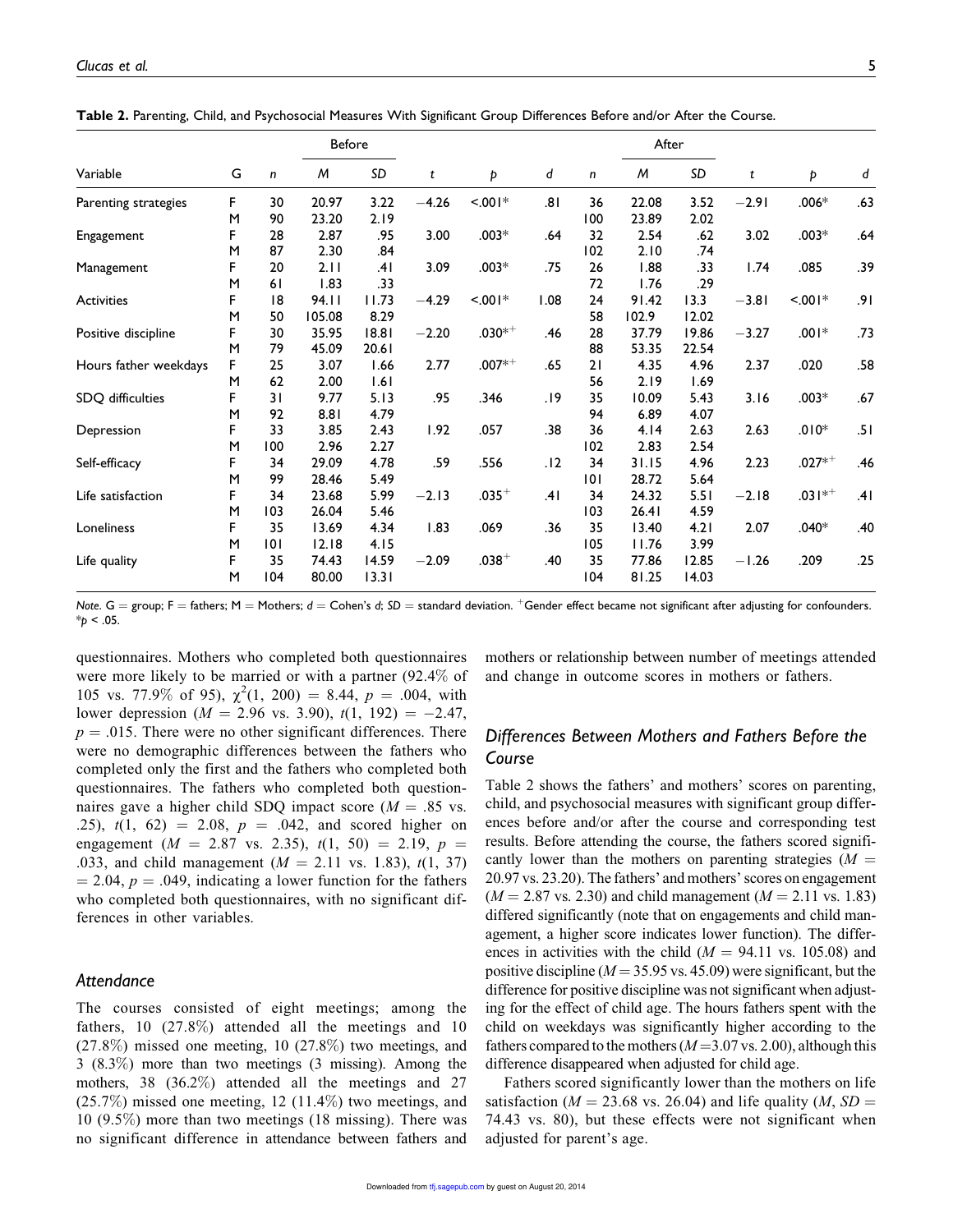|                         | Group          |              | <b>Before</b> |       |        |       |         |           |     |
|-------------------------|----------------|--------------|---------------|-------|--------|-------|---------|-----------|-----|
| Measure                 |                |              |               |       | After  |       |         |           |     |
|                         |                | $\mathsf{n}$ | Mean          | SD    | Mean   | SD    | t       | Þ         | d   |
| Parenting measures      |                |              |               |       |        |       |         |           |     |
| Parenting strategies    | <b>Fathers</b> | 30           | 20.97         | 3.22  | 22.53  | 2.57  | $-4.00$ | $< 0.01*$ | .69 |
|                         | Mothers        | 87           | 23.26         | 2.20  | 23.86  | 2.02  | $-3.07$ | .003*     | .28 |
| Engagement              | <b>Fathers</b> | 25           | 2.95          | .95   | 2.53   | .61   | 3.03    | $.006*$   | .53 |
|                         | Mothers        | 86           | 2.31          | .85   | 2.12   | .77   | 2.19    | $.032*$   | .23 |
| Management              | Fathers        | 18           | 2.13          | .44   | 1.92   | .34   | 2.80    | $.012*$   | .53 |
|                         | Mothers        | 52           | 1.83          | .31   | 1.74   | .26   | 2.85    | $.006*$   | .31 |
| <b>Activities</b>       | <b>Fathers</b> | 4            | 93.21         | 12.38 | 92.71  | 14.63 | .28     | .781      | .04 |
|                         | Mothers        | 37           | 105.13        | 8.69  | 105.40 | 8.23  | $-.27$  | .786      | .03 |
| Positive discipline     | Fathers        | 23           | 32.26         | 18.12 | 39.54  | 20.01 | $-2.25$ | $.035*$   | .38 |
|                         | Mothers        | 68           | 46.38         | 20.18 | 53.89  | 23.63 | $-3.59$ | $.001*$   | .34 |
| Hours mother with child | Fathers        | 10           | 3.59          | 2.28  | 2.83   | 1.96  | 2.18    | .057      | .36 |
|                         | Mothers        | 56           | 4.87          | 3.69  | 5.08   | 4.64  | $-.42$  | .679      | .08 |
| Hours father with child | Fathers        | 17           | 3.24          | 1.73  | 4.87   | 5.36  | $-1.36$ | .194      | .41 |
|                         | Mothers        | 38           | 2.13          | 1.67  | 2.05   | 1.70  | .25     | .801      | .05 |
| Child measures          |                |              |               |       |        |       |         |           |     |
| SDQ impact              | Fathers        | 31           | .74           | 1.24  | .35    | 1.08  | 1.62    | .। । 7    | .34 |
|                         | Mothers        | 86           | .43           | 1.05  | .20    | .67   | 2.08    | $.041*$   | .26 |
| SDQ difficulties        | <b>Fathers</b> | 30           | 9.70          | 5.20  | 10.23  | 5.34  | $-.70$  | .489      | .10 |
|                         | Mothers        | 89           | 8.84          | 4.68  | 6.97   | 4.10  | 4.92    | $100$ .>  | .43 |
| SDQ prosocial           | Fathers        | 31           | 6.90          | 2.30  | 6.93   | 2.30  | $-.10$  | .923      | .01 |
|                         | Mothers        | 91           | 7.46          | 2.06  | 7.68   | 2.13  | $-1.44$ | .152      | .11 |
| Psychosocial measures   |                |              |               |       |        |       |         |           |     |
| Commotion               | Fathers        | 25           | 3.28          | 3.02  | 2.72   | 2.32  | 1.64    | .115      | .21 |
|                         | Mothers        | 74           | 2.61          | 2.56  | 2.19   | 2.49  | 2.28    | $.025*$   | .17 |
| Happiness with partner  | <b>Fathers</b> | 24           | 3.50          | .93   | 3.54   | .98   | $-.30$  | .770      | .04 |
|                         | Mothers        | 74           | 3.54          | .80   | 3.61   | .82   | $-.97$  | .334      | .09 |
| Anxiety                 | Fathers        | 31           | 5.84          | 3.36  | 4.39   | 2.89  | 4.23    | $< 001*$  | .46 |
|                         | Mothers        | 98           | 5.50          | 3.65  | 5.02   | 3.32  | 2.02    | $.046*$   | .14 |
| Depression              | <b>Fathers</b> | 33           | 3.85          | 2.42  | 4.21   | 2.69  | $-1.29$ | .206      | 14. |
|                         | Mothers        | 97           | 2.95          | 2.30  | 3.87   | 2.59  | .47     | .637      | .38 |
| Self-efficacy           | <b>Fathers</b> | 33           | 29.03         | 4.84  | 31.03  | 4.99  | $-3.73$ | $.001*$   | .4١ |
|                         | Mothers        | 96           | 28.50         | 5.39  | 28.63  | 5.24  | $-.10$  | .922      | .02 |
| Self-esteem             | Fathers        | 32           | 21.41         | 4.70  | 21.65  | 4.45  | $-.65$  | .522      | .05 |
|                         | Mothers        | 82           | 19.99         | 4.17  | 20.55  | 4.30  | $-1.81$ | .074      | .13 |
| Life satisfaction       | <b>Fathers</b> | 32           | 23.50         | 6.14  | 24.19  | 5.59  | $-1.32$ | 196.      | .12 |
|                         | Mothers        | 102          | 26.06         | 5.48  | 26.43  | 4.60  | $-1.06$ | .291      | .07 |
| Loneliness              | Fathers        | 34           | 13.82         | 4.33  | 13.55  | 4.16  | .65     | .523      | .06 |
|                         | Mothers        | 101          | 12.18         | 4.14  | 11.72  | 3.88  | 1.86    | .065      | .H  |
| Health                  | <b>Fathers</b> | 34           | 81.76         | 13.30 | 77.50  | 16.48 | 2.18    | $.037*$   | .28 |
|                         | Mothers        | 104          | 78.17         | 17.36 | 79.55  | 15.58 | $-.91$  | .365      | .08 |
| Life quality            | <b>Fathers</b> | 34           | 73.97         | 14.55 | 77.50  | 12.87 | $-1.77$ | .086      | .26 |
|                         | Mothers        | 103          | 79.90         | 13.33 | 81.26  | 14.10 | $-1.07$ | .288      | .10 |
| Anger                   | Fathers        | 35           | 3.20          | 1.01  | 2.92   | 1.05  | 2.05    | $.048*$   | .27 |
|                         | Mothers        | 102          | 3.30          | 1.28  | 3.12   | 1.01  | 1.61    | .111      | 16. |

Table 3. Fathers' and Mothers' Scores on Parenting, Child, and Psychosocial Measures Before and After the ICDP Course.

*Note.* Table 3 has slightly lower ns than Table 2 because only individuals with scores both before and after the particular measure are included.  $d =$  Cohen's  $d$ ; ICDP = International Child Development Program; *SD* = standard deviation.  $*_{p}$  < .05.

## *Changes in Mothers and Fathers From Before to After the Course*

Table 3 shows fathers' and mothers' scores on parenting, child, and psychosocial measures before and after the ICDP course and corresponding test results. Table 3 shows that on parenting measures, both fathers and mothers changed significantly from

before to after the course on parenting strategies  $(M = 20.97)$ and 22.53 vs. 23.26 and 23.86). There was a significant interaction of parent gender and time for parenting strategy reflecting a greater increase in parenting strategy scores in fathers compared to mothers after the course  $(F = 5.79, p = .018,$  $\eta_{\rho}^2 = .05$ ). There were also significant changes in fathers' and mothers' scores on engagement ( $M = 2.95$  and 2.53 vs.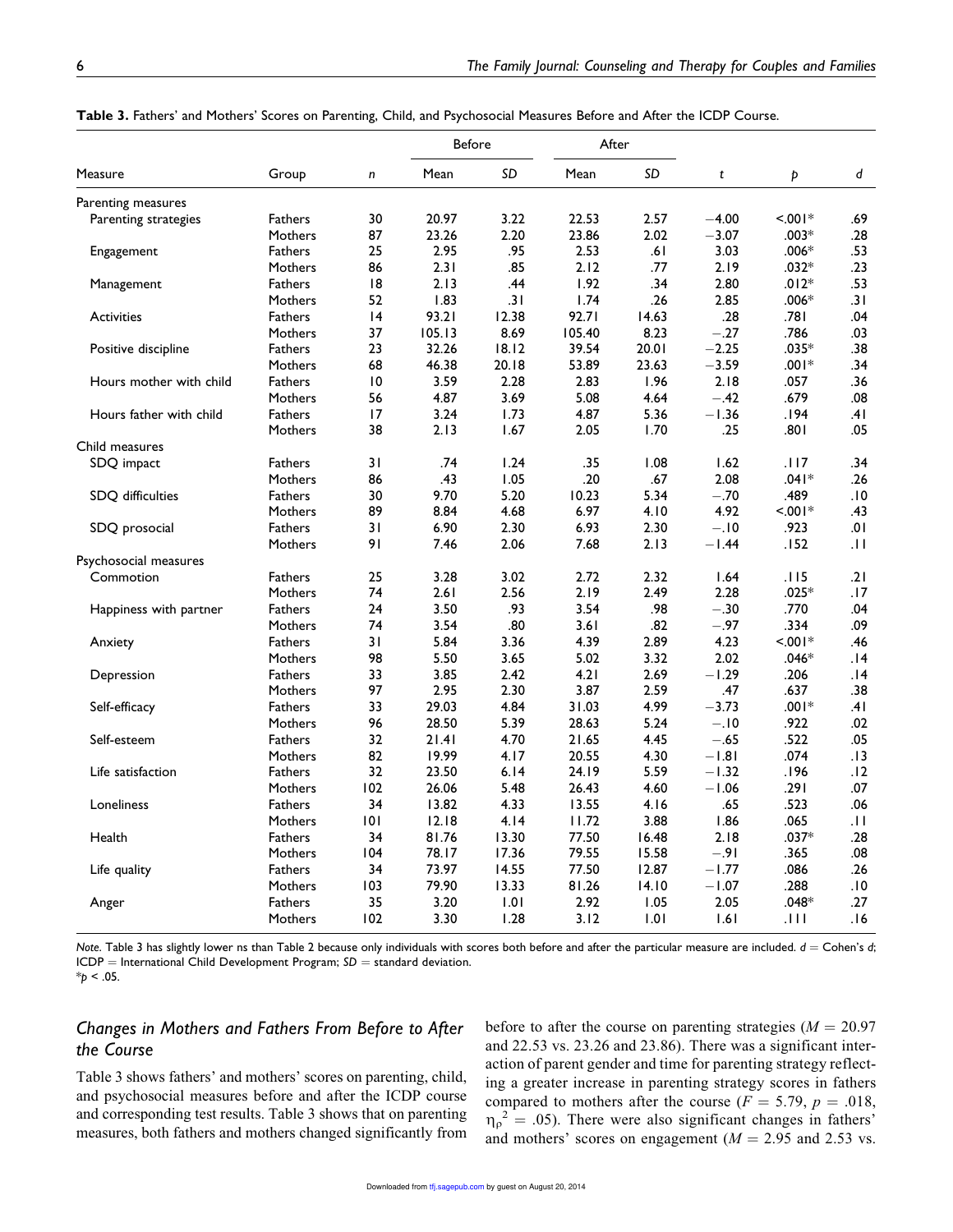2.31 and 2.12), positive discipline ( $M = 32.26$  and 39.54 vs. 46.38 and 53.89), and child management  $(M = 2.13$  and 1.92 vs. 1.83 and 1.74), indicating improved engagement, positive discipline, and child management.

Table 3 shows that the mothers perceived significantly less child difficulties after the course  $(M = 8.84$  and 6.97), while the fathers' score increased slightly and nonsignificantly  $(M = 9.70$  and 10.23). This was reflected in a significant interaction effect of gender and time on SDQ total difficulties ( $F = 9.28$ ,  $p = .003$ ,  $\eta_p^2 = .07$ ).

For parental psychosocial problems (see Table 3), both fathers and mothers reported significantly lower levels of anxiety (*M*  $=$  5.84 and 4.39 vs. 5.50 and 5.02), with a larger decrease in anxiety in fathers than in mothers after the course  $(F = 4.39;$  $p = .038$ ,  $\eta_p^2 = .03$ ). The mothers had significantly lower scores for household commotion after the course  $(M = 2.61$  and 2.19), while the reduction in the fathers' scores was not significant. The fathers had significantly higher scores on selfefficacy after the course  $(M = 29.03$  and 31.03), while the mothers' scores remained stable and the interaction effect of parent gender and time was significant ( $F = 6.10$ ;  $p = .015$ ,  $\eta_{\rho}^2 = .05$ ). The fathers also had lower scores for health after the course  $(M = 81.76$  and 77.50). An interaction effect approaching significance ( $F = 3.86, p = .052, \eta_p^2 = .03$ ) showed that health scores decreased for the fathers and increased slightly for the mothers.

None of the other differences between changes in the fathers' and mothers' scores from before to after the course resulted in significant interaction effects, indicating similar patterns of change. All significant time and interaction effects remained significant after adjusting for confounding variables.

There was one significant three-way interaction between parent gender, child gender, and time, indicating that the gender of the focus child had little influence on how the mothers and fathers reacted to the course. The three-way interaction for SDQ total difficulties ( $F = 4.40, p = .038, \eta_{\rho}^{2} = .04$ ) indicated when followed up a nonsignificant increase in fathers' scores for sons  $(M, SD = 8.67, 1.97, and 10.25, 5.12)$  and a slight nonsignificant decrease in their scores for daughters  $(M, SD = 10.07, 6.72$  and 9.67, 5.45) and a significant decrease in the mothers' scores for sons  $(M, SD = 9.83, 4.49,$  and  $6.91,$ 3.99,  $t = 3.19$ ,  $p = .003$ ) as well as for daughters ( $M = 8.45$ , 4.93 and 7.16, 4.42,  $t = 3.70$ ,  $p = .001$ ).

#### *Differences Between Mothers and Fathers After the ICDP Course*

Table 2 shows that there were some changes after the course, with a tendency for mothers and fathers to score more similarly after the course. The fathers still scored significantly lower than the mothers on parenting strategies  $(M = 22.08 \text{ vs. } 23.89)$ , positive discipline ( $M = 37.79$  vs. 53.35), and activities ( $M = 91.42$  vs. 102.9) and higher on engagement ( $M = 2.54$  vs. 2.10), even after adjusting for confounding variables. However, the group difference was no longer significant for child management, possibly reflecting a somewhat larger change in the fathers' than in the mothers' scores. Fathers reported more hours spent with the child on weekdays than the mothers reported for the fathers  $(M =$ 4.35 vs. 2.19), even after adjusting for confounding variables.

After the course, there was a significant difference in the fathers' and mothers' perception of the child's SDQ score  $(M = 10.09 \text{ vs. } 6.89)$ , likely linked to mothers' score decreasing while the fathers' score increased. As before the course, there was a significant group difference in life satisfaction  $(M = 24.32 \text{ vs. } 26.41)$ , but the difference was not significant when adjusted for parent age. Although the difference in loneliness and depression only approached significance before the course, fathers had significantly higher loneliness scores  $(M = 13.40 \text{ vs. } 11.76)$  and depression scores  $(M = 4.14 \text{ vs. } 11.76)$ 2.83) after the course. The change for depression possibly reflected the small increase in scores of the fathers and the small decrease in scores for the mothers. The fathers scored significantly higher than the mothers on self-efficacy after the course  $(M = 31.15 \text{ vs. } 28.72)$ , but this difference was not significant when adjusted for child age.

#### **Discussion**

The overall results suggest that both mothers and fathers showed a similar pattern of change after attending the ICDP. There were significant changes in scores for parenting strategies, positive discipline, engagement, and child management. These changes are in line with the emotional and regulative dialogues underpinning of the program (Hundeide, 2001). The findings indicate a potential for positive change in both fathers and mothers when neither parents nor child belong to an identified at-risk group. In Norway, there has been an increase in the number of children and families referred to the child protection system, partly due to a lack of necessary parenting skills (Clausen & Valset, 2012). Attending ICDP courses may have a preventive effect.

The mothers scored better on most of the measures, which might be reflecting more experience with parenting. They scored higher on parenting strategies, emotional and interactive engagement, and child management and participated in more activities with the child. These differences are consistent with other studies, which also found that mothers generally scored higher on parenting measures than fathers (Biblarz & Stacey, 2010), particularly on warmth and involvement (Russell et al., 1998; Starrels, 1994) and the use of reasoning supporting the child's meaning making (Russell et al., 1998). Therefore, it is especially promising that different patterns of change favoring the fathers were observed for parenting strategies, parental self-efficacy, and anxiety. These differences remained after adjusting for parent and child age and number of people in the home. It was not possible to adjust for employment, given that only four fathers were not in full-time employment.

The fathers improved more than mothers on the parenting strategy scale, reflecting the comprehension dialogue with the child. It is likely that the fathers had less experience with caring and parenting and hence a greater potential for developing parenting skills, as the mothers scored high on child management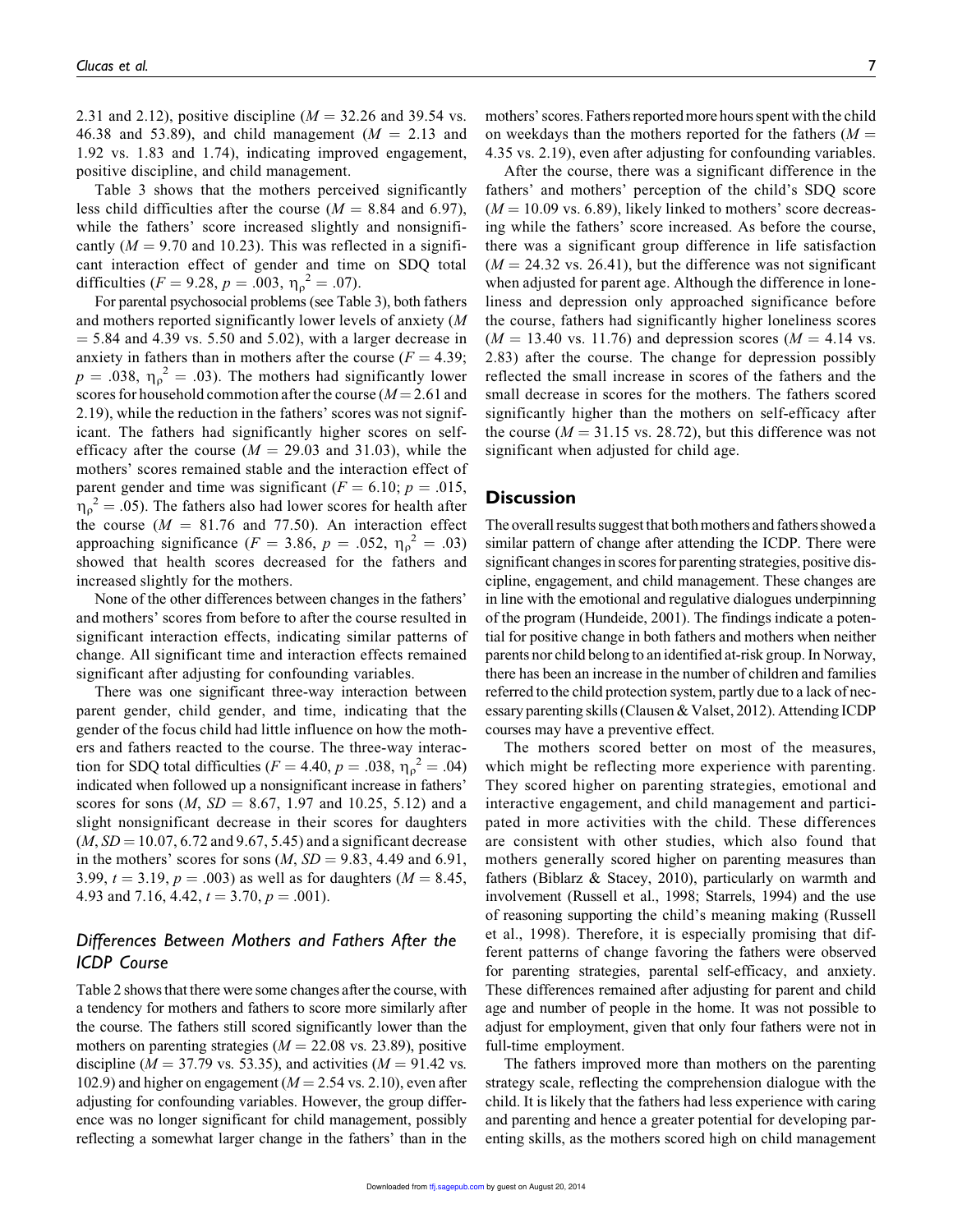both before and after the course. Studies suggest that maternal self-efficacy and parenting competence are positively associated in parents who have good knowledge about development (Hess, Teti, & Hussey-Gardner, 2004). It is likely that the ICDP course increased the fathers' knowledge about child development, contributing to making them more competent parents, increasing parental self-efficacy, and reducing anxiety. The fathers tended to feel more lonely than the mothers, in line with Norwegian data (Normann, 2010), and it might be that support from others in the group made the fathers more confident about parenting, with positive effects on self-efficacy and anxiety. A review of parental self-efficacy supports a relationship between parental self-efficacy and parental confidence and concludes that parental self-efficacy is a ''possible predictor of parental competence and child functioning, or perhaps an indicator of risk,'' and may be ''an appropriate target for prevention and intervention efforts'' (Jones & Prinz, 2005, p. 341). The ICDP approach seems to be an effective tool for this purpose.

The fathers reported that they spent more time with the child after participating in the ICDP and—complementary—there was a trend for them reporting that the mother spent less time with the child. This might be due to fathers being more aware of the time they spent with their children and may not reflect an actual change in behavior, although this may be a consequence in a longer perspective. An increase in the number of hours fathers spend with their children is an explicit goal of Norwegian policies (Kitterød & Lyngstad, 2006). Fathers could have become more involved since they also improved their parenting strategies, which could have a positive impact on their children's regulation of their emotions and impulses (Allen & Daly, 2007), self-esteem, and depression (Dubowitz et al., 2001), calling for longer term studies of the effects of parental guidance for fathers on children and families.

An unexpected finding was that only the mothers attributed fewer difficulties to the child after than before the course. There was a trend for fathers attributing more difficulties to their sons (but not their daughters) after than before the course. It is possible that the fathers with sons as a result of spending more time with the child became more aware of behavior problems, which usually are more prominent in boys (Dodge, Coie, & Lynam, 2006). The fathers with daughters may have found it easier to ''redefine'' the daughter's behavior in line with the ICDP principles (see MacKenzie & McDonough, 2009).

The present study has some limitations. First, because there was no control group, one cannot conclude that changes observed after the course were due to the course itself rather than time or unrelated environmental events. However, there is evidence that parents who attended an ICDP course showed significantly greater positive change in several parenting and psychosocial measures than a matched comparison group of parents who did not attend such a course (Sherr et al., 2013). Second, the parents were a self-selected group and it might be that those who are most motivated to receive guidance on parenting signed up for the course. Furthermore, the sample size for fathers was small so findings might not generalize to all caregivers

attending ICDP groups. However, the modest number of father participants is linked to a limited father program participation, a difficulty that has been pointed to in several other studies (e.g. Fletcher et al., 2011; Sanders, Dittman, Keown, Farruggia, & Rose, 2010). Third, multiple statistical tests may have increased the probability of Type 1 errors. Yet, it was not appropriate to adjust for multiple comparisons, given the large number of tests and correlations between outcomes (Bender, 2001), and the small sample size also likely resulted in less power to detect statistically significant differences. The analyses should be seen as exploratory rather than leading to definitive conclusions (Bender, 2001). Fourth, the data are based on self-report and further research needs to assess whether changes are also taking place in parents' behaviors after attending an ICDP course. Fathers in Norway with high education spend more time with their children than fathers with lower educational levels (Kitterød & Lyngstad, 2006), and long-term studies should investigate whether general parenting programs, like the ICDP, would increase the amount of time fathers with high and low educational levels spend with their children.

Despite the limitations, the study suggests that both mothers and fathers can derive benefits from attending the ICDP or similar program. This program seems promising, as fathers actually appeared to benefit even more than mothers in some respects, and it might be that the facilitative rather than instructive methodology in the ICDP program contributes to this (see, e.g., Cabrera et al., 2000). Greater efforts need to be deployed to attract a larger number of fathers to participate in parenting programs. An even greater focus on issues of direct relevance to fathers, or separate programs for mothers and fathers, might lead to an increase in father participation rates (Fabiano, 2007).

#### Acknowledgment

The authors want to thank Trine Gerlyng, Ylva Snekkvik, Marit Reer, Hilde Breck, and Kristina Aas Fure for their assistance in data collection and registration.

#### Declaration of Conflicting Interests

The author(s) declared no potential conflicts of interest with respect to the research, authorship, and/or publication of this article.

#### Funding

The author(s) disclosed receipt of the following financial support for the research, authorship, and/or publication of this article: The evaluation has been funded by the Norwegian Ministry of Children, Equality, and Social Inclusion.

#### References

Allen, S., & Daly, K. (2007). *The effects of father involvement: An updated research summary of the evidence*. Centre for Families, Work and Well-Being, University of Guelph. Retrieved October 26, 2013, from [http://www.fira.ca/cms/documents/29/Effects\\_of\\_](http://www.fira.ca/cms/documents/29/Effects_of_Father_Involvement.pdf) [Father\\_Involvement.pdf](http://www.fira.ca/cms/documents/29/Effects_of_Father_Involvement.pdf)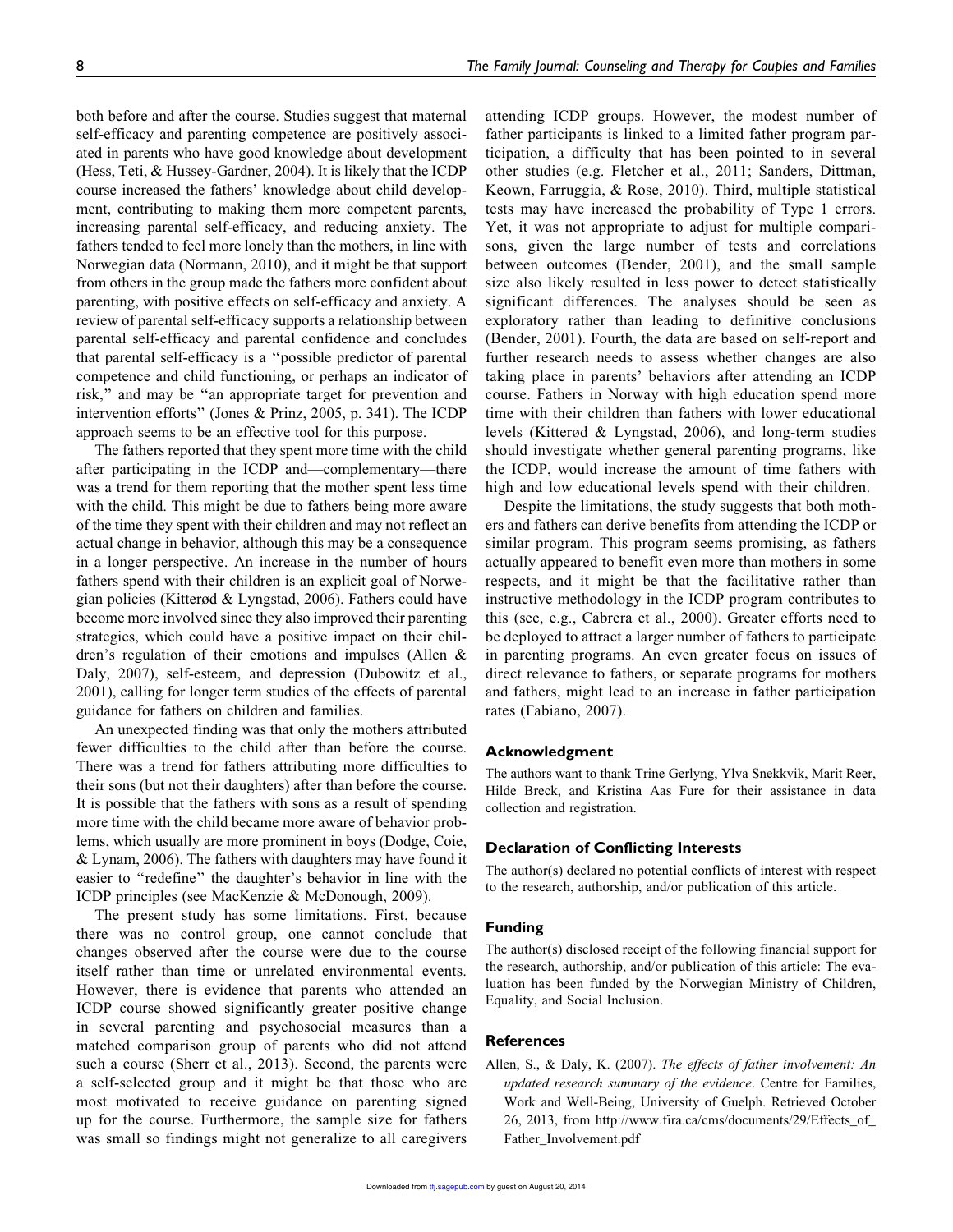- Amato, P. R., & Rivera, F. (1999). Paternal involvement and children's behaviour problems. *Journal of Marriage and Family*, *61*, 375–384.
- Barlow, J., Smailagic, N., Huband, N., Roloff, V., & Bennett, C. (2012). Group-based parent training programmes for improving parental psychosocial health. *Cochrane Database of Systematic Reviews*, *6*, CD002020. doi:10.1002/14651858.CD002020.pub3
- Bender, R. (2001). Adjusting for multiple testing when and how? *Journal of Clinical Epidemiology*, *54*, 343–349.
- Biblarz, T. J., & Stacey, J. (2010). How does the gender of parents matter? *Journal of Marriage and Family*, *72*, 3–22. doi:10.1111/ j.1741-3737.2009.00678.x
- Bigner, J. J. (1977). Attitudes toward fathering and father-child activity. *Home Economics Research Journal*, *6*, 98–106. doi:10.1177/ 1077727X7700600201
- Bringedal, K. H., & Lappegård, T. (2012). Bruk av foreldrepermisjonen: Likere deling av foreldrepermisjonen. [Usage of the parental payments: more equal sharing of the parental leave]. *Samfunnsspeilet*, *26*, 13–18.
- Browne, D. T., Odueyungbo, A., Thabane, L., Byrne, C., & Smart, L. A. (2010). Parenting-by-gender interactions in child psychopathology: Attempting to address inconsistencies with a Canadian national database. *Child Adolescent and Psychiatry and Mental Health*, *4*, 5.
- Cabrera, N. J., Shannon, J. D., & Tamis-LeMonda, C. (2007). Fathers' influence on their children's cognitive and emotional development: From toddlers to pre-k. *Applied Development Science*, *11*, 208–213.
- Cabrera, N. J., Tamis-LeMonda, C. S., Bradley, R. H., Hofferth, S., & Lamb, M, E. (2000). Fatherhood in the twenty-first century. *Child Development*, *71*, 127–136. doi:10.1111/1467-8624.00126
- Clausen, S. E., & Valset, K. (2012). Spedbarn og småbarn med tiltak fra barnevernet 1995–2008: Utbredelse av omsorgssvikt og risikofaktorer. [Infants and toddlers with child-welfare services 1995–2008: Prevalence of neglect and risk factors]. *Tidsskrift for Norsk Psykologforening*, *49*, 643–648.
- Danforth, J. S., Harvey, E., Ulaszek, W. R., & McKee, T. E. (2006). The outcome of group parent training for families of children with attention-deficit hyperactivity disorder and defiant aggressive behavior. *Journal of Behavior Therapy and Experimental Psychiatry*, *37*, 188–205. doi:10.1016/j.jbtep.2005.05.009
- Diener, E., Emmons, R. A., Larsen, R. J., & Griffin, S. (1985). The satisfaction with life scale. *Journal of Personality Assessment*, *49*, 71–75. doi:10.1207/s15327752jpa4901\_13
- Dodge, K. A., Coie, J. D., & Lynam, D. (2006). Aggression and antisocial behavior in youth. In W. Damon, R. M. Lerner, & N. Eisenberg (Eds.), *Handbook of child psychology, Volume 3. Social, emotional, and personality development* (6th ed, pp. 719–788). New York, NY: John Wiley.
- Dubowitz, H., Black, M. M., Cox, C. E., Kerr, M. A., Litrownik, A. J., Radhakrishna, A., ... Runyan, D. K. (2001). Father involvement and children's functioning at age 6 years: A multisite study. *Child Maltreatment*, *6*, 300–309.
- Fabiano, G. A. (2007). Father participation in behavioral parent training for ADHD: Review and recommendations for increasing

inclusion and engagement. *Journal of Family Psychology*, *21*, 683–693. doi:10.1037/0893-3200.21.4.683

- Fabiano, G. A., Pelham, W. E., Cunningham, C. E., Yu, J., Gangloff, B., Buck, M., ... Gera, S. (2012). A waitlist-controlled trial of behavioral parent training for fathers of children with ADHD. *Journal of Clinical Child and Adolescent Psychology*, *41*, 337–345. doi:10.1080/15374416.2012.654464.
- Fletcher, R., Freeman, E., & Matthey, S. (2011). The impact of behavioural parent training on fathers' parenting: A meta-analysis of the triple P-positive parenting program. *Fathering: A Journal of Theory, Research, and Practice about Men as Fathers*, *9*, 291–312. doi:10.3149/fth.0903.291
- Gerson, K. (2002). Moral dilemmas, moral strategies, and the transformation of gender. *Gender and Society*, *16*, 8–28. doi:10.1177/ 0891243202016001002
- Goodman, R. (1999). The extended version of the strengths and difficulties questionnaire as a guide to child psychiatric caseness and consequent burden. *Journal of Child Psychology and Psychiatry*, *40*, 791–799. doi:10.1111/1469-7610.00494
- Gregory, A., & Milner, S. E. (2008). Fatherhood regimes and father involvement in France and the UK. *Community, Work and Family*, *11*, 61–84. doi:10.1080/13668800701419391
- Hess, C. R., Teti, D. M., & Hussey-Gardner, B. H. (2004). Selfefficacy and parenting of high-risk infants: The moderating role of parent knowledge of infant development. *Journal of Applied Developmental Psychology*, *25*, 423–437.
- Hook, J. L., & Wolfe, C. M. (2011). New fathers? Residential fathers' time with children in four countries. *Journal of family issues*, *33*, 415–450. doi:10.1177/0192513X11425779
- Hundeide, K. (2001). *Ledet samspill fra spedbarn til skolealder. Ha˚ndbok til ICDPs sensitiviseringsprogram* [Guided interaction from infancy to school age. Handbook to ICDP's sensitivity programme]. Oslo, Norway: Vett og Viten.
- Hundeide, K. (2010). *The essence of human care: An introduction to the ICDP programme*. Retrieved March 7, 2014, from [www.icdp.](www.icdp.info/karsten-hundeides-manual-) [info/karsten-hundeides-manual-](www.icdp.info/karsten-hundeides-manual-)
- Hundeide, K., & Rye, H. (2010). *The early history, development and basic values of ICDP*. Retrieved March 7, 2014, from <http://www.icdp.info/api/media/media/30>
- International Child Development Programme (2014). *ICDP International Child Development Programme – evaluation documents*. Retrieved March 10, 2014, from [http://www.icdp.info/](http://www.icdp.info/evaluation) [evaluation](http://www.icdp.info/evaluation).
- Jones, T. L., & Prinz, R. J. (2005). Potential roles of parental selfefficacy in parent and child adjustment: A review. *Clinical Psychology Review*, *25*, 341–363.
- Kitterød, R. H. (2012). Foreldrenes tidsbruk: Fedre deltar mer i husarbeid og omsorg [Time usage: Fathers participate more in household chores and caregiving]. *Samfunnsspeilet*, *26*, 56–63.
- Kitterød, R. H., & Lyngstad, J. (2006). Mest samvær blant ressurssterke fedre? Betydningen av inntekt og utdanning for samværsfedres kontakt med barna [Most interaction among resourceful fathers? The importance of income and education for non-resident father's contact with their children]. *Statistics Norway*, 2006, 35, Retrieved